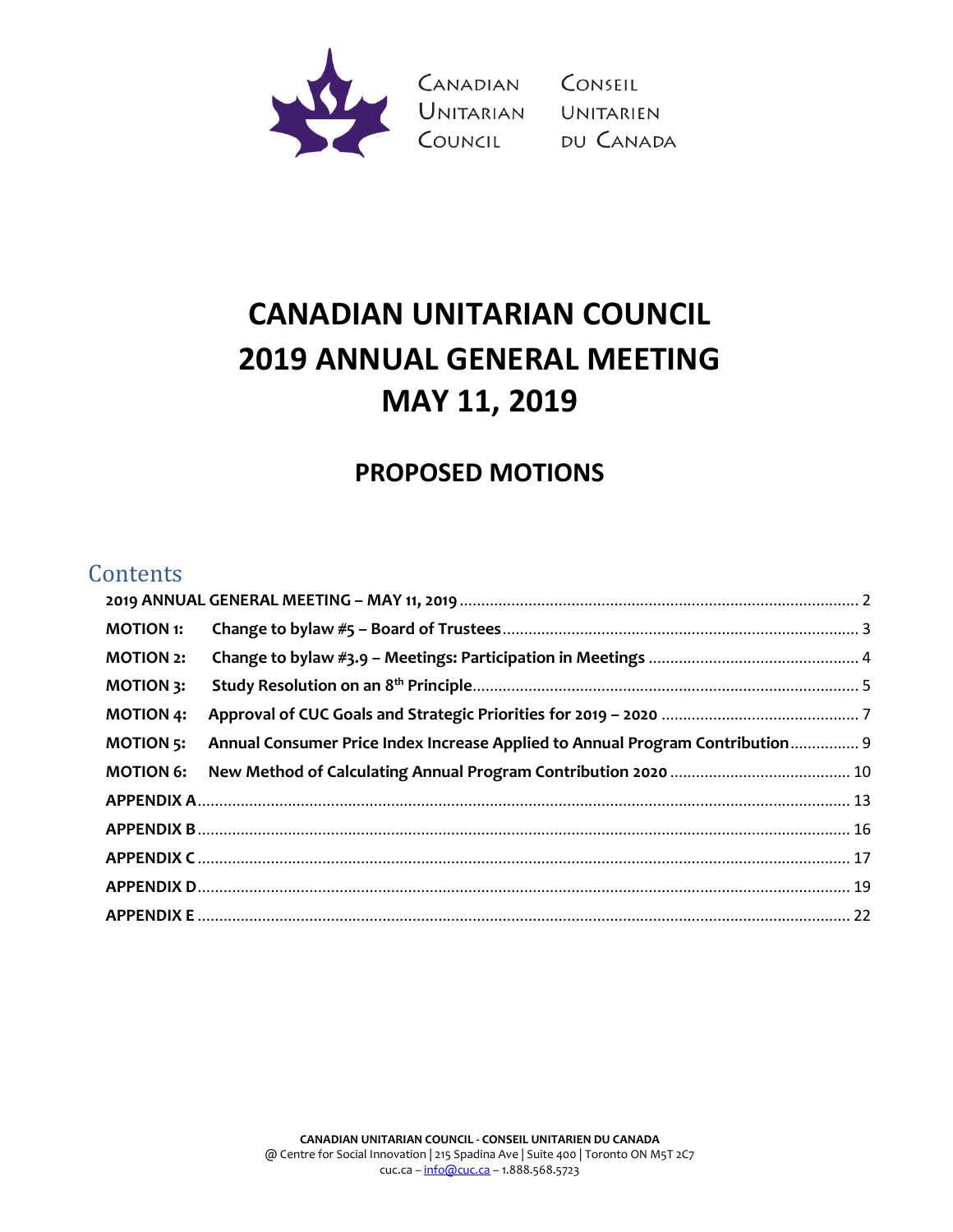

## **2019 ANNUAL GENERAL MEETING – MAY 11, 2019 PROPOSED MOTIONS**

<span id="page-1-0"></span>**TO: Presidents, Ministers and Delegates of congregations of the Canadian Unitarian Council FROM: Canadian Unitarian Council Board of Trustees | RE: Motions for 2018 Annual General Meeting DATE: January 8, 2019**

The following motions are proposed for the CUC's 2019 Annual General Meeting. Please:

- Allow time for your congregation and delegates to discuss the motions, and how your delegates will vote
- Provide feedback to the proposers by **February 28th** using the Resolutions Feedback Form at the end of this document. Please use a separate form for each motion

If you have new delegates, presidents or folks in your congregations who would like to participate on-line, please have them:

- Attend an on-line orientation session in April please check the CUC website under About the CUC – Annual General Meeting for dates and registration information
- Sign up for the delegates email group, if they are not already a member, by emailing [info@cuc.ca](mailto:info@cuc.ca) with a request to join

Delegate selection and registration: Please register all your delegates **by April 1st .**

All information about the Annual General Meeting, including delegate registration and orientation, is available a[t https://cuc.ca/about-cuc/annual-general-meeting/.](https://cuc.ca/about-cuc/annual-general-meeting/)

**Date:** Saturday, May 11, 2019 **Location:** The Atrium at 192 Spadina Ave | Toronto ON M5T 2C2 | and online

**Time:** 1:00 – 4:30 pm ET

Questions about the AGM? Please email [executivedirector@cuc.ca.](mailto:executivedirector@cuc.ca.)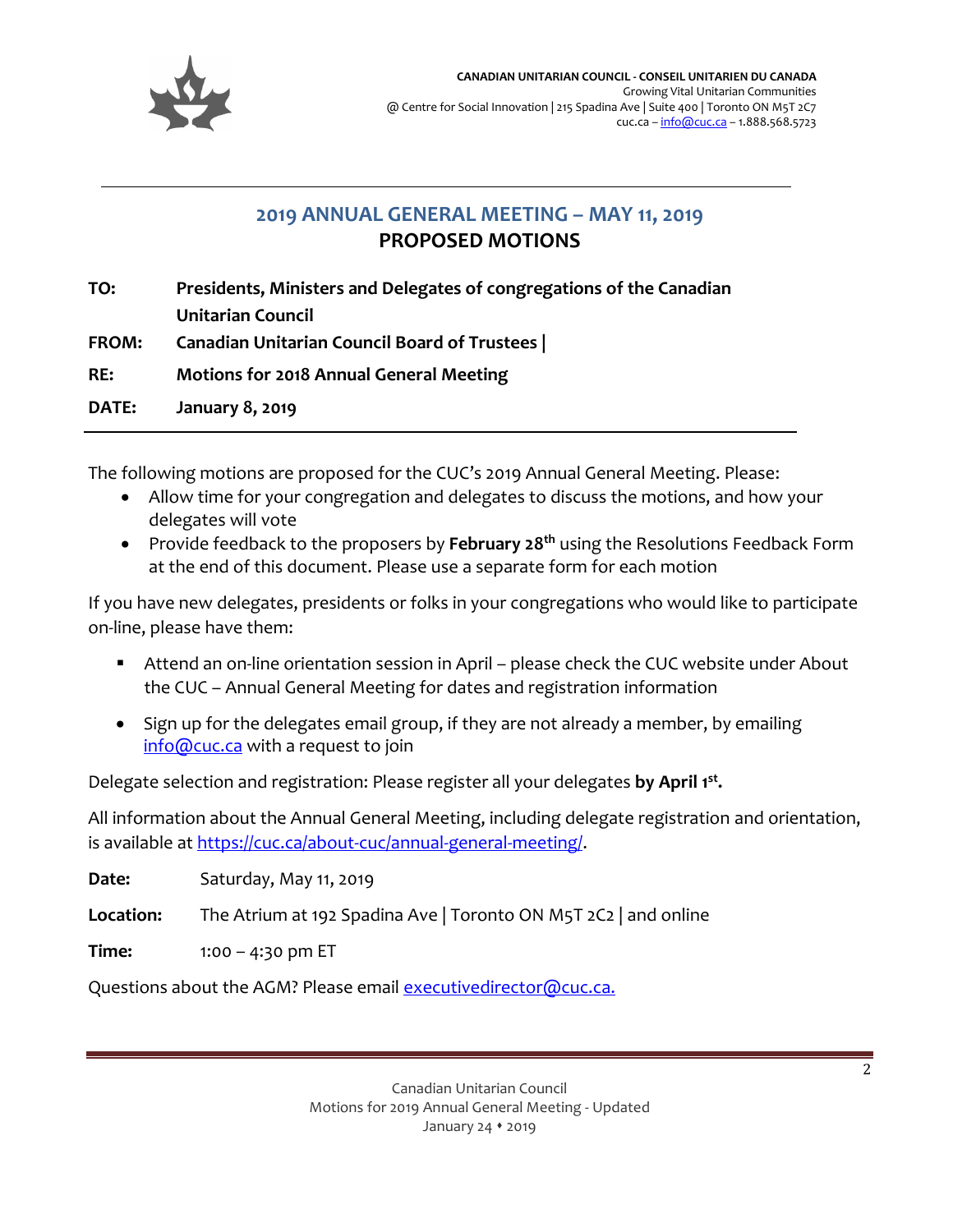

## <span id="page-2-0"></span>**MOTION 1: Change to bylaw #5 – Board of Trustees**

**PROPOSED BY: CUC Board of Trustees CONTACT: [board@cuc.ca](mailto:board@cuc.ca) BACKGROUND**

- 1. In 2018, the Nominating Committee had difficulty finding two nominees per region, possibly related to statistically significant differences in the population of the four regions, resulting in one vacancy coming out of the AGM.
- 2. The proposed bylaw change, as stated in the new wording for 5.3.1, will give the Nominating Committee more flexibility in finding Trustees, while clearly maintaining two Trustees per region as the preferred representation.
- 3. The current text of 5.3.1 reads:
	- a. The Board shall be comprised of eight Trustees elected at the Annual Meeting, or their replacements appointed pursuant to this by-law and any additional Trustees appointed by the Board as provided below. Two of the Trustees shall be resident in each of the four Designated Geographical Areas.
- 4. The proposed change also has the benefit of making it possible for a Trustee to change region of residence and still remain as a Trustee, with an attendant change to 5.5.1, which currently reads:
	- a. (Termination of Office: The office of a Trustee shall be vacated before the completion of the term of office:) if such individual ceases to be a member in good standing of a member congregation or ceases to reside in the Designated Geographical Area from which elected.

#### **BE IT RESOLVED that bylaw 5.3.1 shall now read** (with changes in *italics*):

The Board shall be comprised of eight Trustees elected at the Annual Meeting, or their replacements appointed pursuant to this by-law and any additional Trustees appointed by the Board as provided below. *The Nominating Committee shall make every effort to nominate two Trustees per Designated Geographical Area, but in the event that two nominees cannot be found from the relevant regions, shall have the flexibility to nominate a minimum of one Trustee and a maximum of three Trustees per Designated Geographical Area, with the total number of Trustees not to exceed eight.*

#### **BE IT FURTHER RESOLVED that bylaw 5.5.1 shall now read:**

If such individual ceases to be a member in good standing of a member congregation.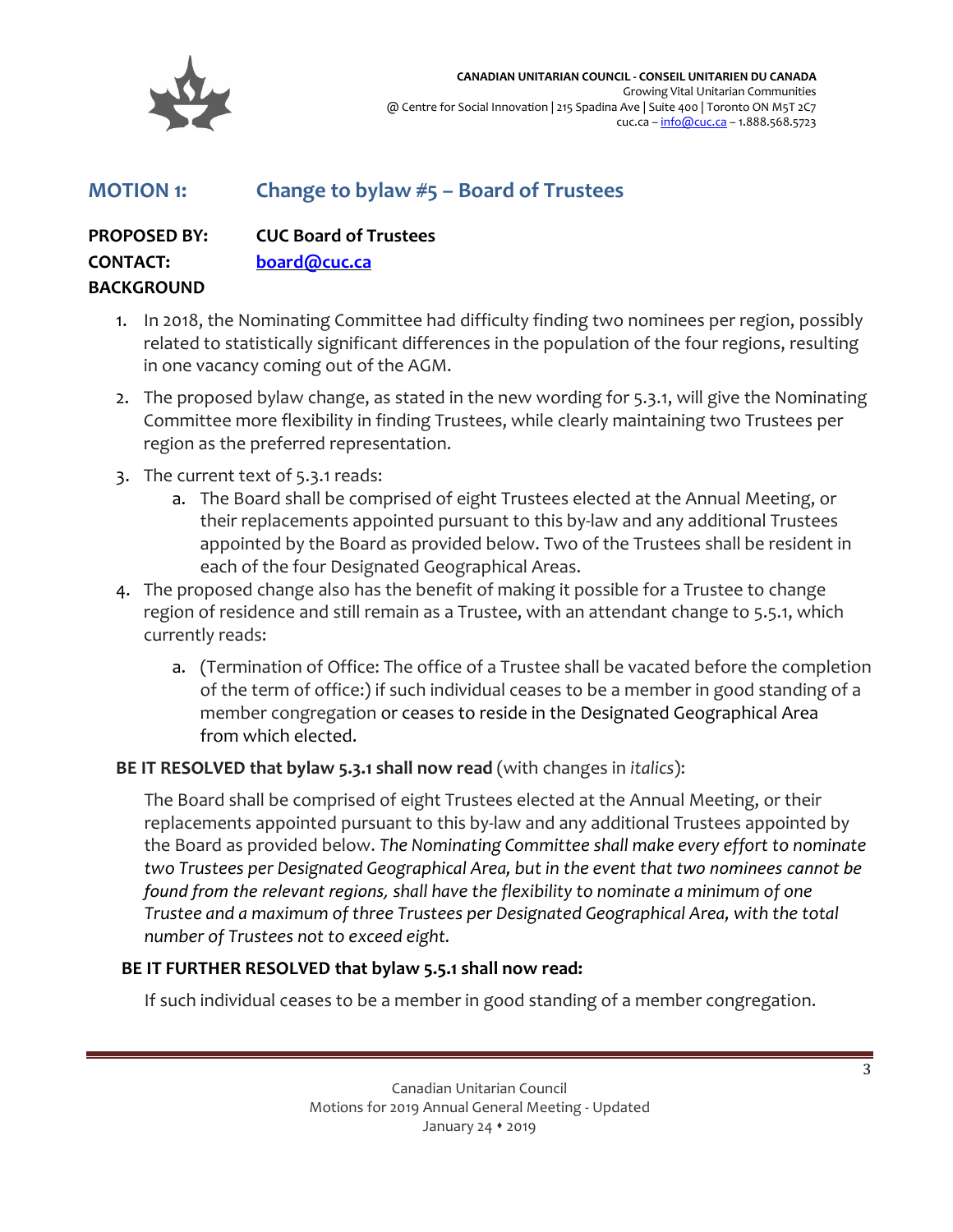

## <span id="page-3-0"></span>**MOTION 2: Change to bylaw #3.9 – Meetings: Participation in Meetings**

**PROPOSED BY: CUC Board of Trustees**

**CONTACT: [board@cuc.ca](mailto:board@cuc.ca)**

#### **BACKGROUND**

- 1. UU ministers in Canada are entitled to speak at Annual General Meetings. Currently, bylaw 3.9 states:
	- a. Participation in meetings: The following individuals shall be entitled to be present at any Annual or Special Meeting and, subject to the time limit imposed for any particular item of business, to address the meeting:
		- i. 3.9.1: The voting delegates of member congregations, members of the Board, the Executive Director or designate, the official representatives of Affiliates, Ministers of member congregations, retired and community ministers, staff, public accountant.
- 2. To provide further clarity and to ensure that all relevant ministers are included in this category, a change is proposed to 3.9.1 to reflect this.

#### **BE IT RESOLVED THAT bylaw 3.9.1 shall now read** (with changes in italics):

The voting delegates of member congregations, members of the Board, the Executive Director or designate, the official representative of Affiliates, *Ministers in good standing with the Unitarian Universalist Ministers of Canada,* staff, and the public accountant.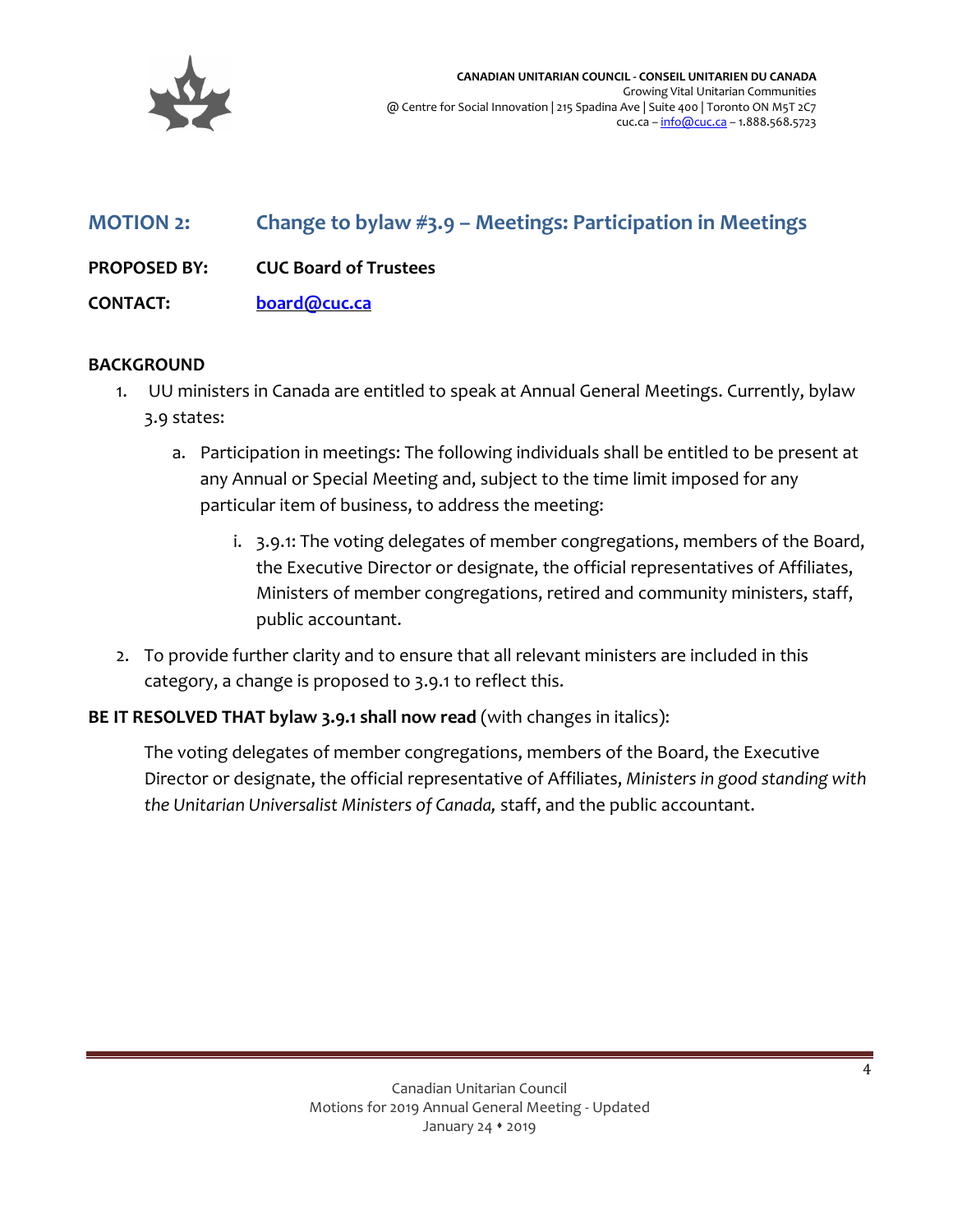

## <span id="page-4-0"></span>**MOTION 3: Study Resolution on an 8th Principle**

| <b>PROPOSED BY:</b>  | Twenty-five individuals who are members of at least three different member<br>congregations located in at least three of the four CUC regions |
|----------------------|-----------------------------------------------------------------------------------------------------------------------------------------------|
| <b>SUBMITTED BY:</b> | Rev. Julie Stoneberg (Peterborough) and Beverly Horton (Hamilton)                                                                             |
| <b>CONTACT:</b>      | Rev. Julie Stoneberg - uurevjs@gmail.com                                                                                                      |

#### **BACKGROUND**

- 1. Unitarian Universalists are covenanted to affirm and promote:
	- The inherent worth and dignity of every person;
	- Justice, equity and compassion in human relations;
	- Acceptance of one another and encouragement to spiritual growth in our congregations;
	- Respect for the interdependent web of all existence of which we are a part
- 2. Both personal and institutional racism continue to persist in Canada as confirmed by multiple recent reports, and that as membership within our faith tradition is primarily white/European, we are accountable to these realities.
- 3. White Supremacy and Colonialist Culture function as the social, political, and institutional glue that connects the racialized historical experience and lived realities of Indigenous Peoples and People of Colour in Canada.
- 4. The CUC in its 2003 anti-racism resolution called on all its congregations to be active witnesses for racial justice in our communities and encouraged congregations to engage in racial justice education and work.
- 5. The CUC "Resolution on Racial, Religious, and First Nations Equity" of 2007 resulted in training and production of materials focused explicitly on reconciliation and healing with Indigenous Peoples.
- 6. An 8<sup>th</sup> Principle calling for its member congregations to build diverse, multicultural Beloved Community through actions that "accountably dismantle racism and other oppressions in ourselves and our institutions" has been proposed within the UUA.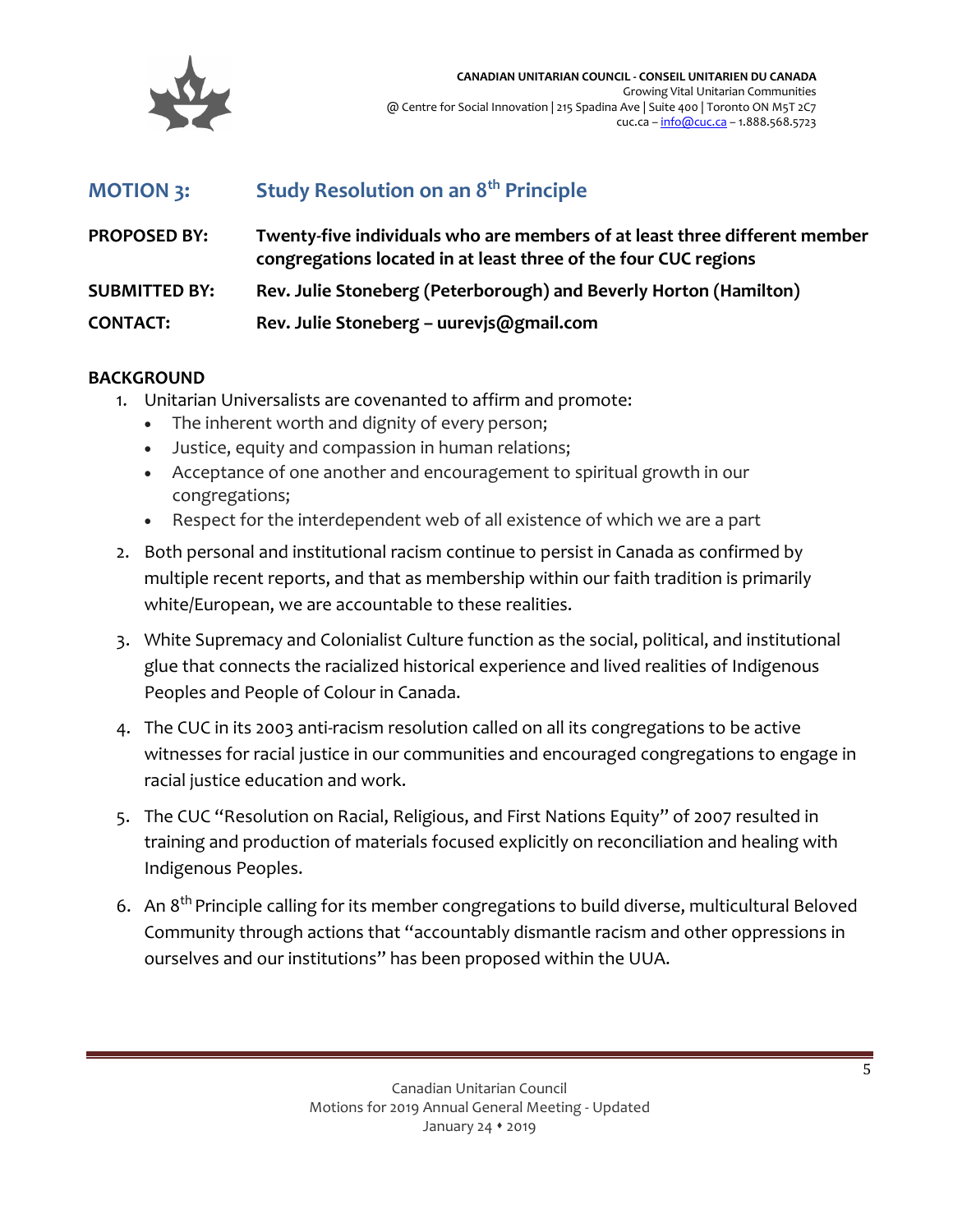

**Be it resolved that** that a study group be struck to:

- 1. research and recommend a protocol for amending the CUC principles
- 2. Draft a proposed 8th Principle, relevant for the Canadian cultural and historical context, calling for the CUC and its congregations to accountably dismantle racism in our institutions and within ourselves. (This may be an adaptation of the UUA's proposed 8th principle.)
- 3. Produce a report and/or resolution to be considered at the 2020 CUC AGM that serves as the basis for a subsequent adoption of an 8th Principle.

The initial study group members will be Rev. Julie Stoneberg (Peterborough) and Beverly Horton (Hamilton) as co-chairs. Constitution of the remainder of the study group (5-7 members) will reflect racial and regional diversity and engage both professional and lay ministers, and leaders of CUC member congregations.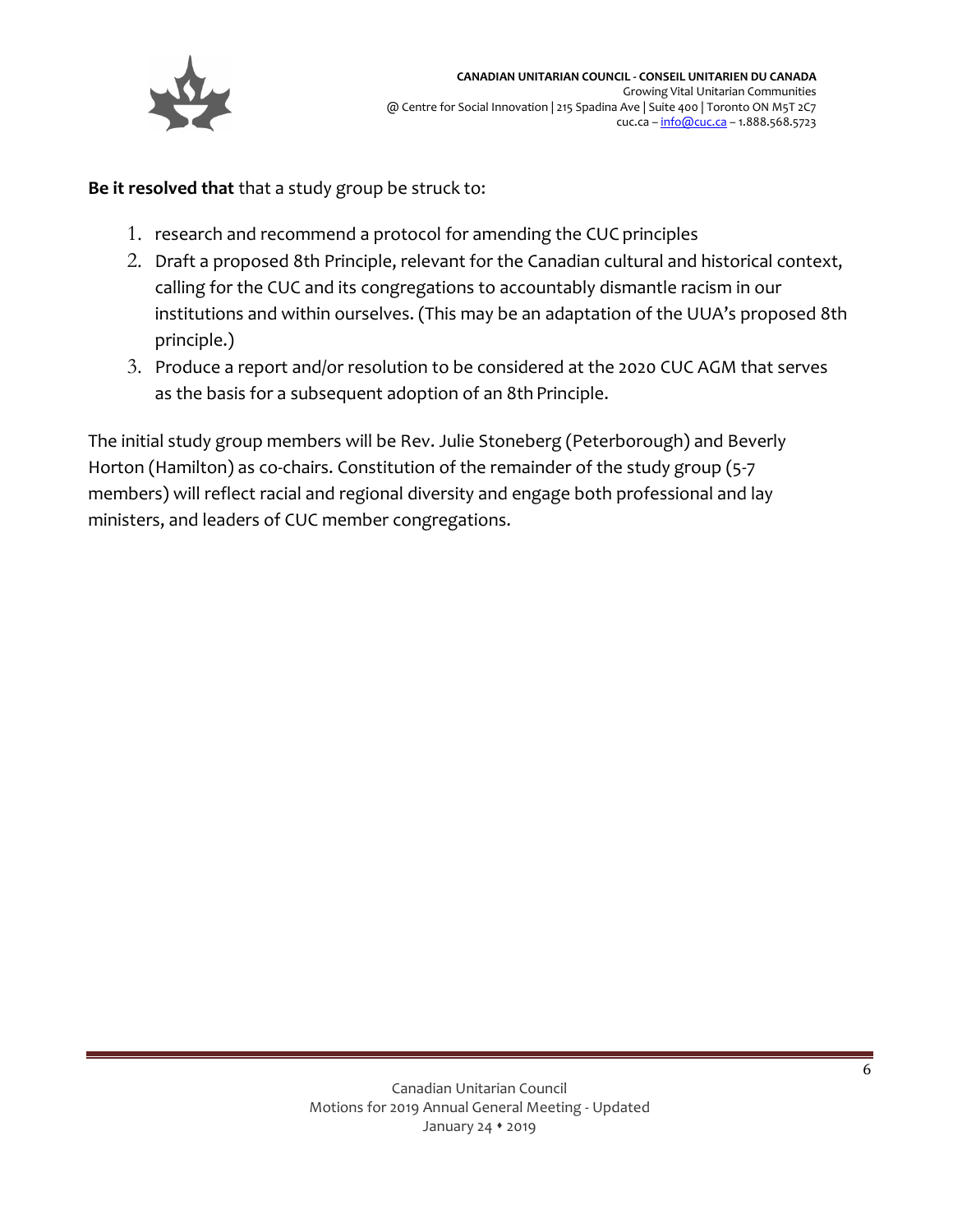

<span id="page-6-0"></span>

| <b>MOTION 4:</b>    | Approval of CUC Goals and Strategic Priorities for 2019 - 2020 |
|---------------------|----------------------------------------------------------------|
| <b>PROPOSED BY:</b> | <b>CUC Board of Trustees</b>                                   |
| <b>CONTACT:</b>     | board@cuc.ca                                                   |

#### **BACKGROUND**

- A. Under Bylaw 3.5.3.4 the CUC is required to seek approval at each Annual General Meeting (AGM) for strategic priorities for the coming year.
- B. The goals and strategic priorities listed below were developed by the CUC Board and staff in joint face to face meetings in the fall of 2016, and subsequently amended as necessary and approved by delegates at each Annual General Meeting.
- C. Board and Staff agreed that the goals and strategic priorities should be recommended for approval at the May 2019 AGM to guide: a) the 12 months of staff work, 1 Jan to 31 Dec 2019; and b) the 12 months of board work, 1 Jun 2019 to 31 May 2020.
- D. Changes from the 2018 goals and strategic priorities are in **bold text**.

#### **BE IT RESOLVED THAT:**

**The work of the CUC be guided in 2019 - 2020 by the following goals and strategic priorities:** 

#### **Goals**

The CUC ensures that it has the resources to maintain its own sustainability in order to advance the cost-effective achievement of the following four primary goals:

- 1. Enhance religious exploration and spiritual growth grounded in the vision, principles, sources, and aspirations of the Canadian Unitarian Universalist (UU) movement;
- 2. Advance socially responsible actions to live out our vision of interdependence, love, and justice to bring benefit to Canadian and global communities;
- 3. Build community resilience so our congregations and communities are connected to each other, and thrive organizationally, economically, and socially in a diverse, multi-generational context;
- 4. Strengthen local, regional, national, and global networks of collaborative and interdependent UU congregations and communities.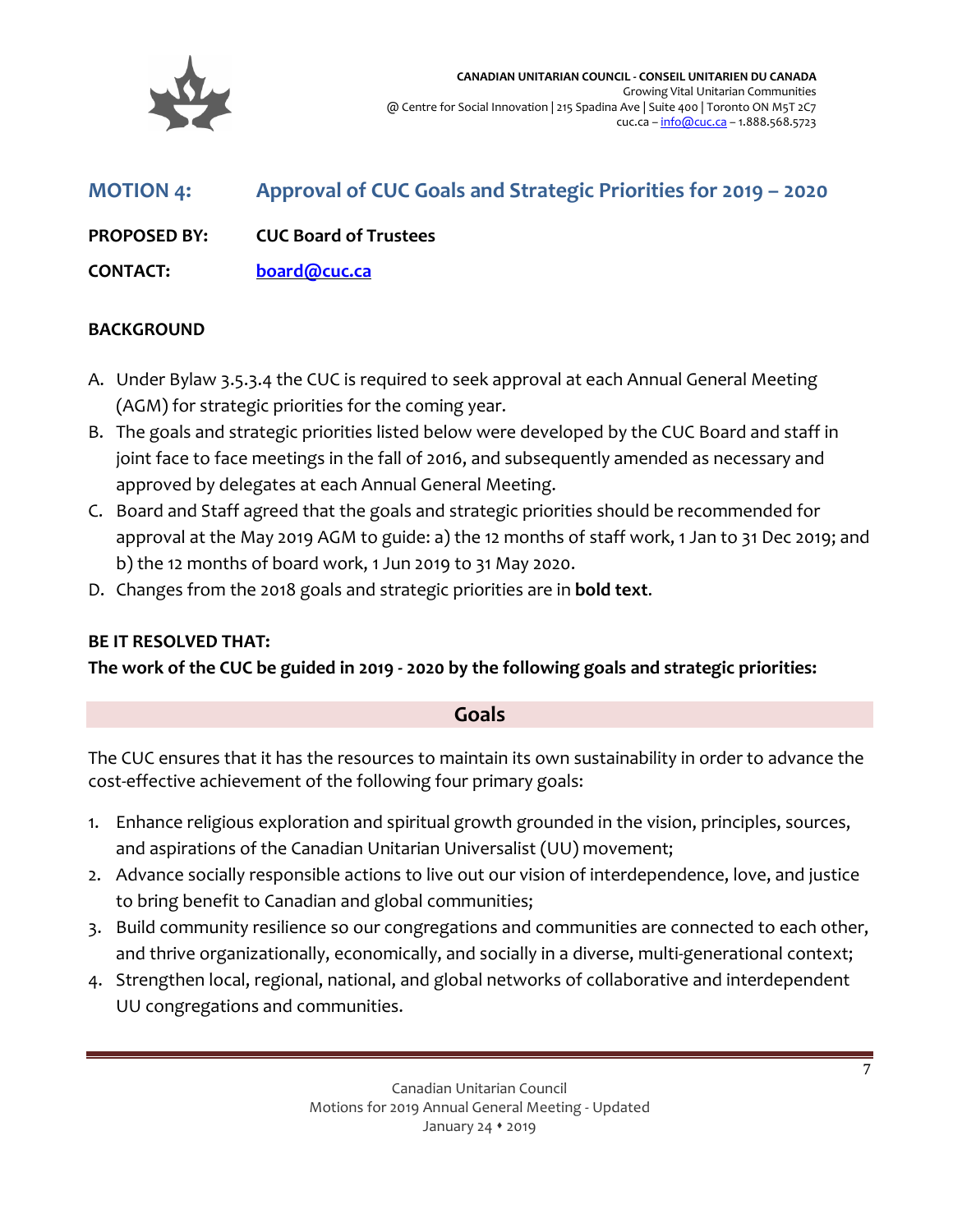

## **Strategic Priorities**

*Within these goals, the Board recommends the following strategic priorities for 2019-2020:*

- A. Ensure sustainable revenue generation to continue the work of building vital Unitarian communities;
- B. Optimize communications capabilities so that they are flexible, robust, and effective, with a **continuing focus on the CUC website** to make it a useful and appealing communications tool for both members and visitors, and on extending the reach and effectiveness of other communication mechanisms;
- C. Advance social justice initiatives, including truth, healing, and reconciliation amongst Indigenous and non-Indigenous people in Canada;
- D. Encourage innovation and sustainability in the growth and development of UU communities, including youth and young adults as they strive to foster a just and sustainable world and to enrich the spiritual lives of their members.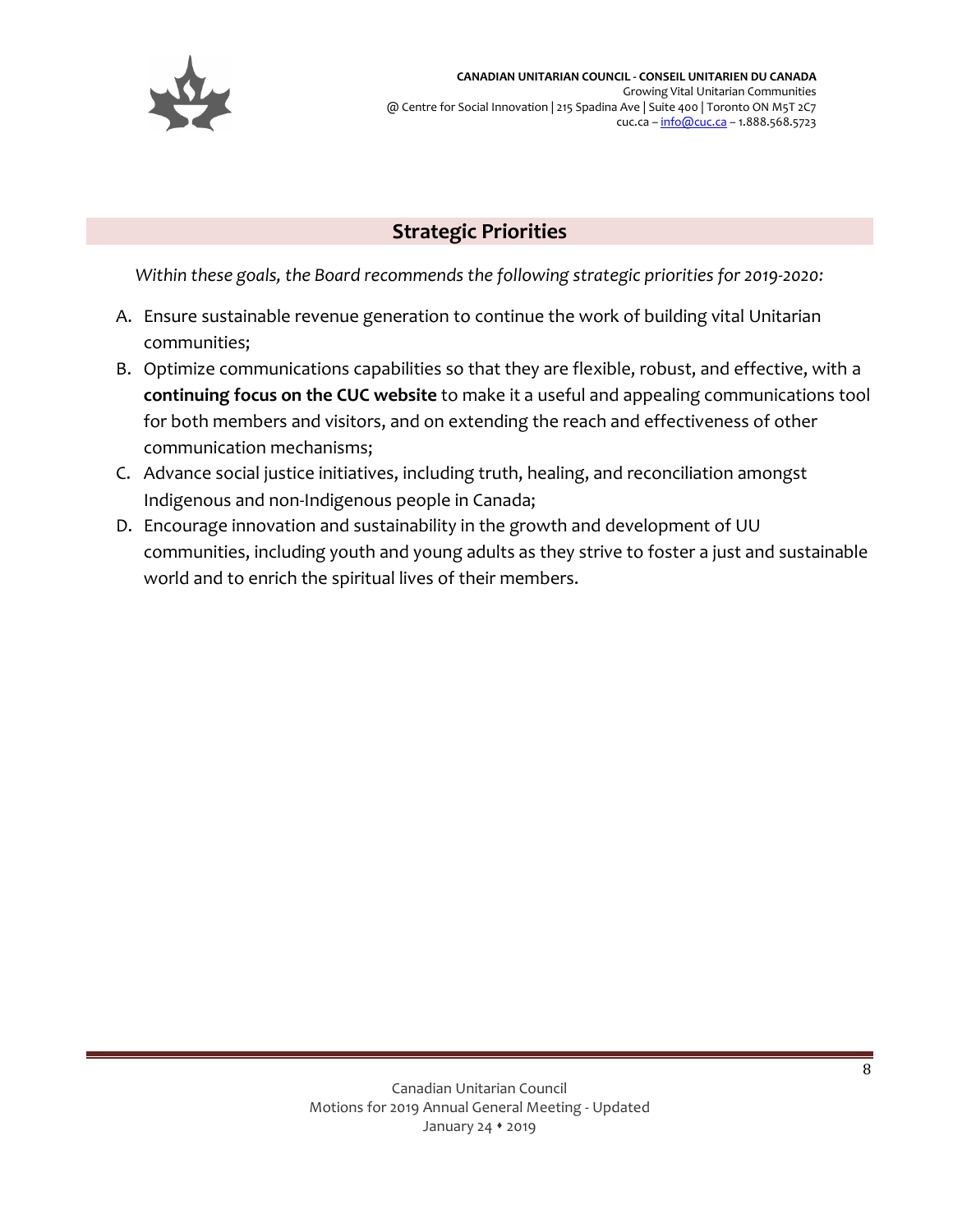

## <span id="page-8-0"></span>**MOTION 5: Annual Consumer Price Index Increase Applied to Annual Program Contribution**

#### **PROPOSED BY: CUC Board of Trustees**

#### **CONTACT: [treasurer@cuc.ca](mailto:treasurer@cuc.ca)**

Background:

- A. Since the CUC transitioned away from the Unitarian Universalist Association in 2002 and took over responsibility for programming and service delivery for Canadian congregations, membership contributions have been calculated on a per member basis.
- B. Over the past 16 years, although there have been increases to amount of the Annual Program Contributions (APC), the income to the CUC for programming and congregational engagement has decreased, due to decline in membership numbers. Please see Appendix E for a table of membership numbers from 2010 – 2018.
- C. To help offset this, at the Annual General Meeting in 2017, an annual increase to the adult APC in the amount of the Consumer Price Index (CPI) was approved.
- D. The young adult per member amount of \$35 will not be affected by the CPI.
- E. Statistics Canada numbers for the Consumer Price Index will be used.
- F. In 2018, the APC was \$100 per member. In 2019, a CPI increase of 1.6% was approved by delegates at the 2018 AGM; therefore, the 2019 APC will be \$101.60 per member, and \$35 per young adult member.
- G. To help maintain sustainable funding for the CUC so that it can continue in its mission to "Grow Vital Unitarian Communities," the CUC board recommends that an amount equal to the annual Consumer Price Index increase be applied to the annual APC per adult member amount.
- H. This motion would apply to annual APC per member amounts, regardless of whether motion 6 receives approval.

**BE IT RESOLVED THAT** the "fair share" amount per member be increased each year by an amount equal to the Canadian Consumer Price Index (CPI) in November for the previous year\*.

Note: \*CPI in November 2018 was 1.7%

#### *Please use the feedback form in Appendix D for motion 5 and 6.*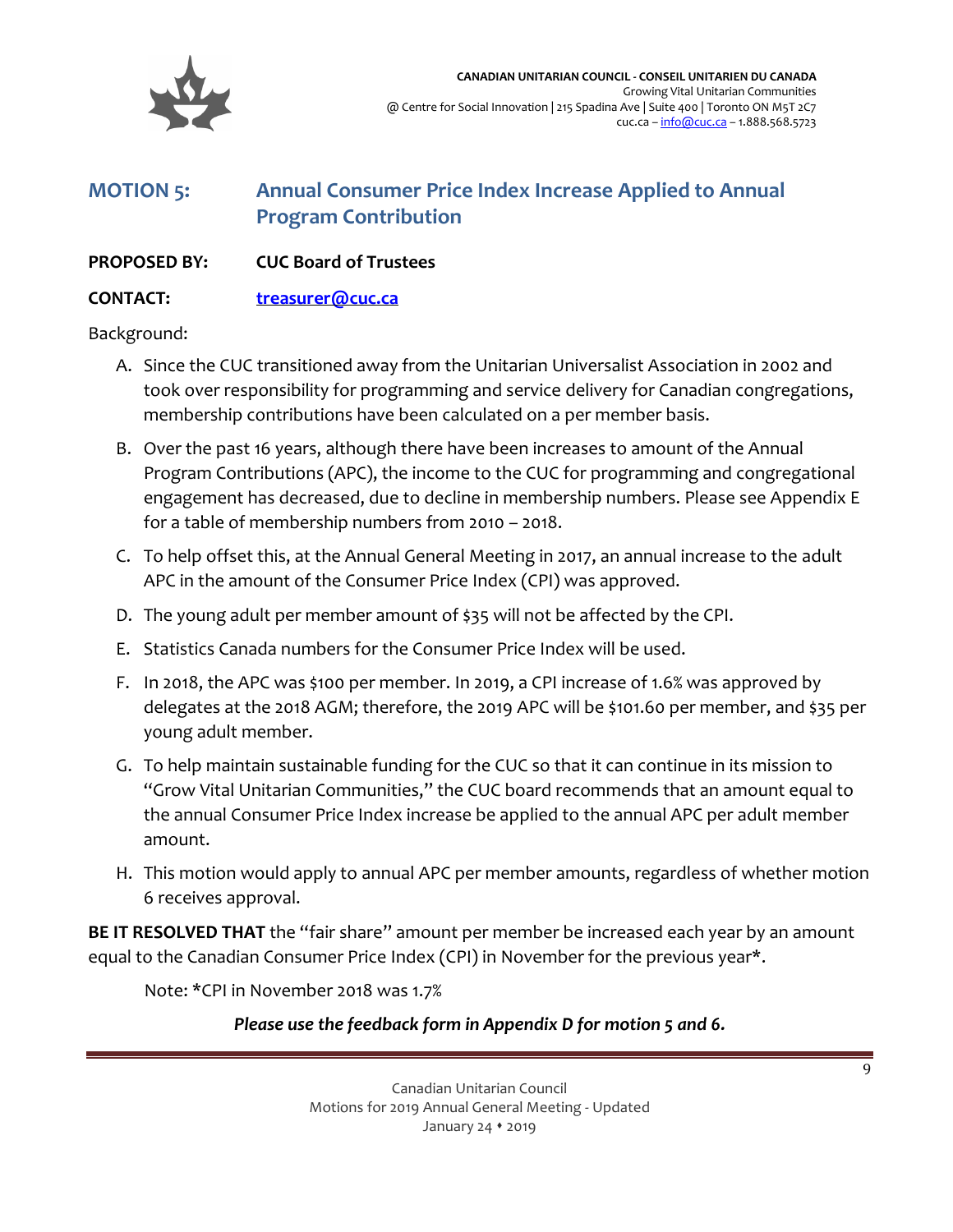

<span id="page-9-0"></span>

| <b>MOTION 6:</b>    | New Method of Calculating Annual Program Contribution 2020 |
|---------------------|------------------------------------------------------------|
| <b>PROPOSED BY:</b> | <b>CUC Board of Trustees</b>                               |

**CONTACT: [treasurer@cuc.ca](mailto:treasurer@cuc.ca)**

#### Background:

- A. Under its Bylaws the CUC is required to seek delegate approval at each Annual General Meeting (AGM) for a budget, and the Annual Program Contribution (APC) amount to be paid by member congregations. The APC provides most of the funding for the work of the CUC.
- B. The current method of calculating the APC is a fixed amount per Adult member of each member congregation, and a lower amount per Youth or Young Adult member.
- C. At the 2017 AGM, an increase to the APC for 2018 was voted on and approved for the first time since 2013, from \$93 per member to \$100 per member. This was roughly equal to an adjustment for inflation over the five years during which no increases were made.
- D. One of the fundamental reasons for increasing the APC in 2018 was to ensure that the CUC was able to provide appropriate compensation for all staff. At the 2018 AGM, an increase of 1.6% from \$100 to \$101.60 per member for the 2019 APC was approved.
- E. An APC Task Force has been working for several years to explore alternate options for calculating the APC, as the current method of per member fee may inhibit some congregations from recruiting new members, and a decline in membership numbers nationally have led to decreased funding for the CUC. This Task Force presented a preliminary report in May 2016.
- F. A renewed version of the APC Task Force was created in February 2017, with a mandate to make a recommendation to the 2019 Annual General Meeting for a revised method of calculating the APC or continue with the existing method.
- G. Many options for calculating the APC have been reviewed: a percentage of income, a percentage of operating expenses, a combined method, and more. Discussions have highlighted a few reasons for seeking a modified method for calculating the APC, and the rationale for an alternate method.
	- a) The declining membership numbers have led to a need for stable funding of the CUC work for the congregations.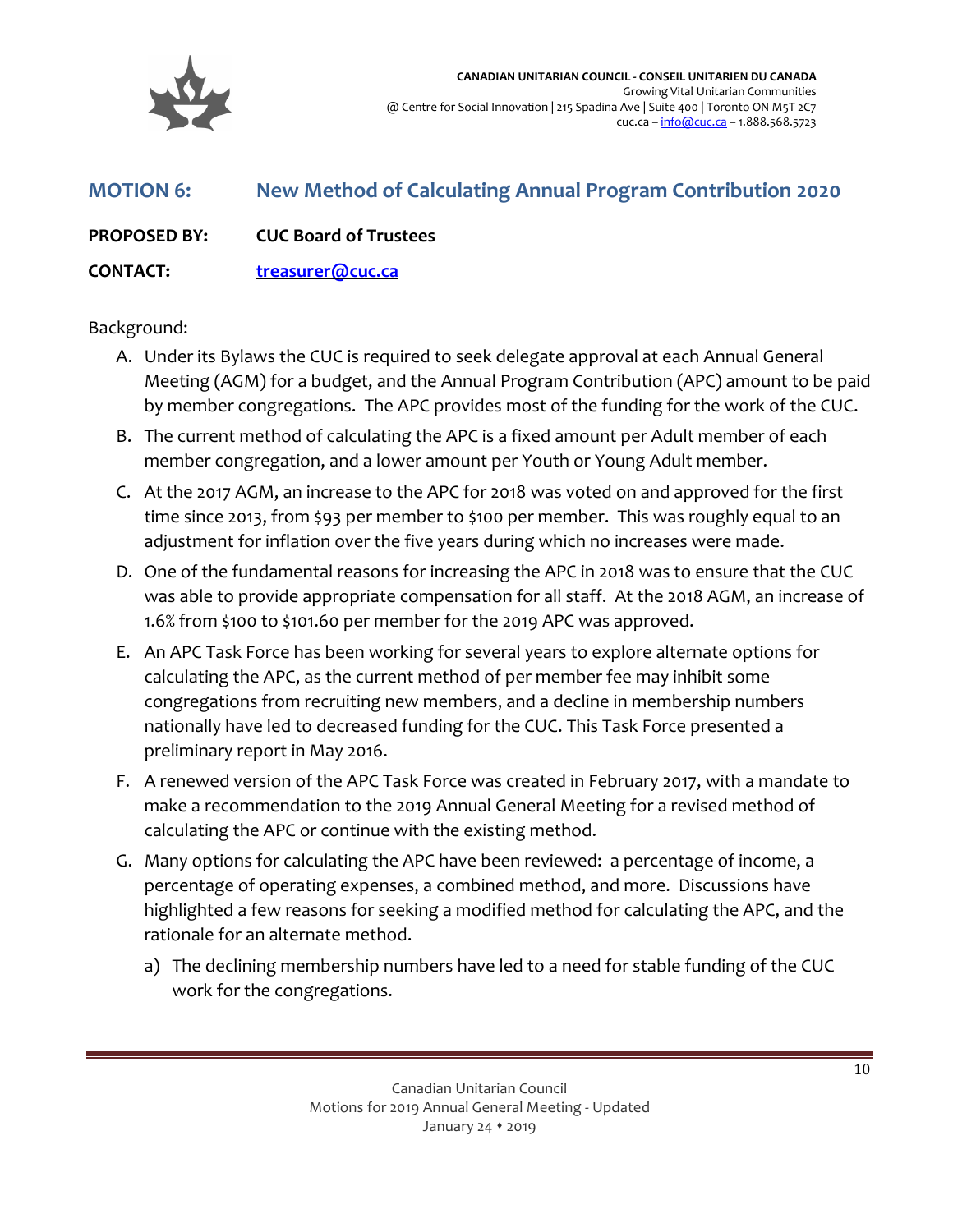

- b) The method for calculating the APC should be easy to determine and should be changed gradually.
- c) The method for calculating the APC should be a fair distribution based on a congregation's financial resources and a move away from a per member calculation.
- d) The view that an APC based solely on a per-member basis may put some congregations in a position of discouraging new members, to avoid paying an increased APC amount. Rather, the APC (annual program contribution) should be, and is, a congregational commitment to the national faith community.
- e) No congregation should be unfairly presented with a large increase (or decrease) in the APC amount per year. The calculation should build in a maximum of 10% change to a congregation's APC amount. Calculation should reflect an ability to contribute to the work of the CUC.
- f) The Canadian Consumer Price Index (CPI) is a commonly used index for adjusting budgets for inflation. Similar indexing is necessary for the APC calculation in order that the annual budget will reflect the continual changes to costs.
- H. The favoured method for APC calculations is a split calculation based on a percentage of donations to the operating fund, plus 50% of the 'fair share' per member. The percentage of donations will be calculated each year based on an average of the last three years' donations to that congregation.
- I. This method has been studied by the APC task force and has been determined to be a reasonable option.
- J. Appendix C provides greater detail on how the calculations would be applied.

**BE IT RESOLVED THAT** the CUC adopt a new APC calculation, beginning in 2020, based on the following:

Part of the APC would be 50% of the current "fair share" per member amount, and

Part of the APC would be a percentage\* of the congregation's total donation income to the operating fund, averaged over three years of donations (not including funds that are passed on to qualified donees, revolving funds such as food bank funds, restricted endowment funds, or refugee funds). The year for collection of the donation data from congregations' financial statements will be September 1 to August 31.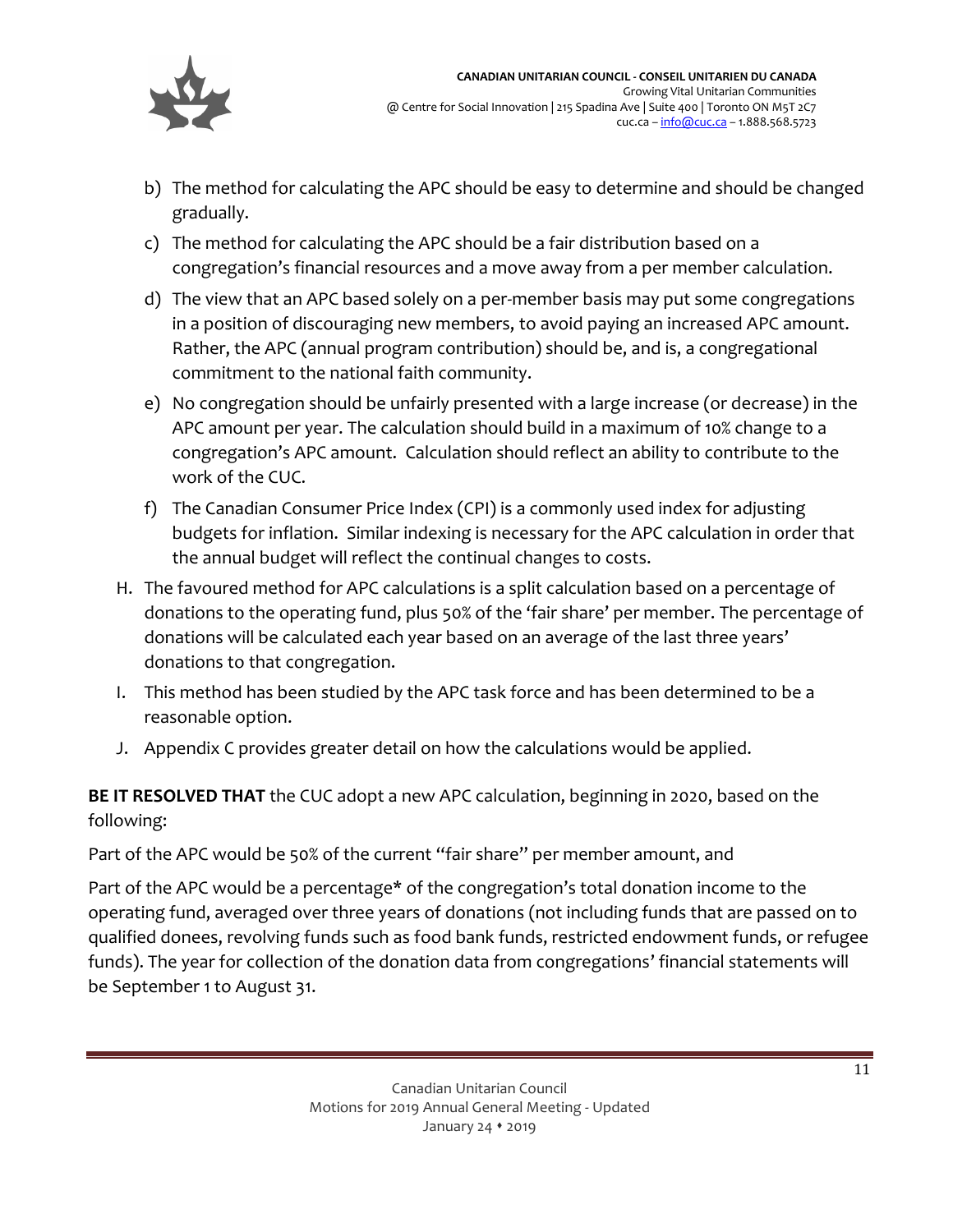

Note:

- \*If approved, the percentage of donations used to calculate APC in 2020 is approximately 3.8%
- The 3.8% is our best estimate at this time as to what would constitute 50% of the present APC. The APC Task Force is awaiting more complete information from several congregations and has used estimates based on Canada Revenue Agency annual reports

*Please use the feedback form in Appendix D for motion 5 and 6.*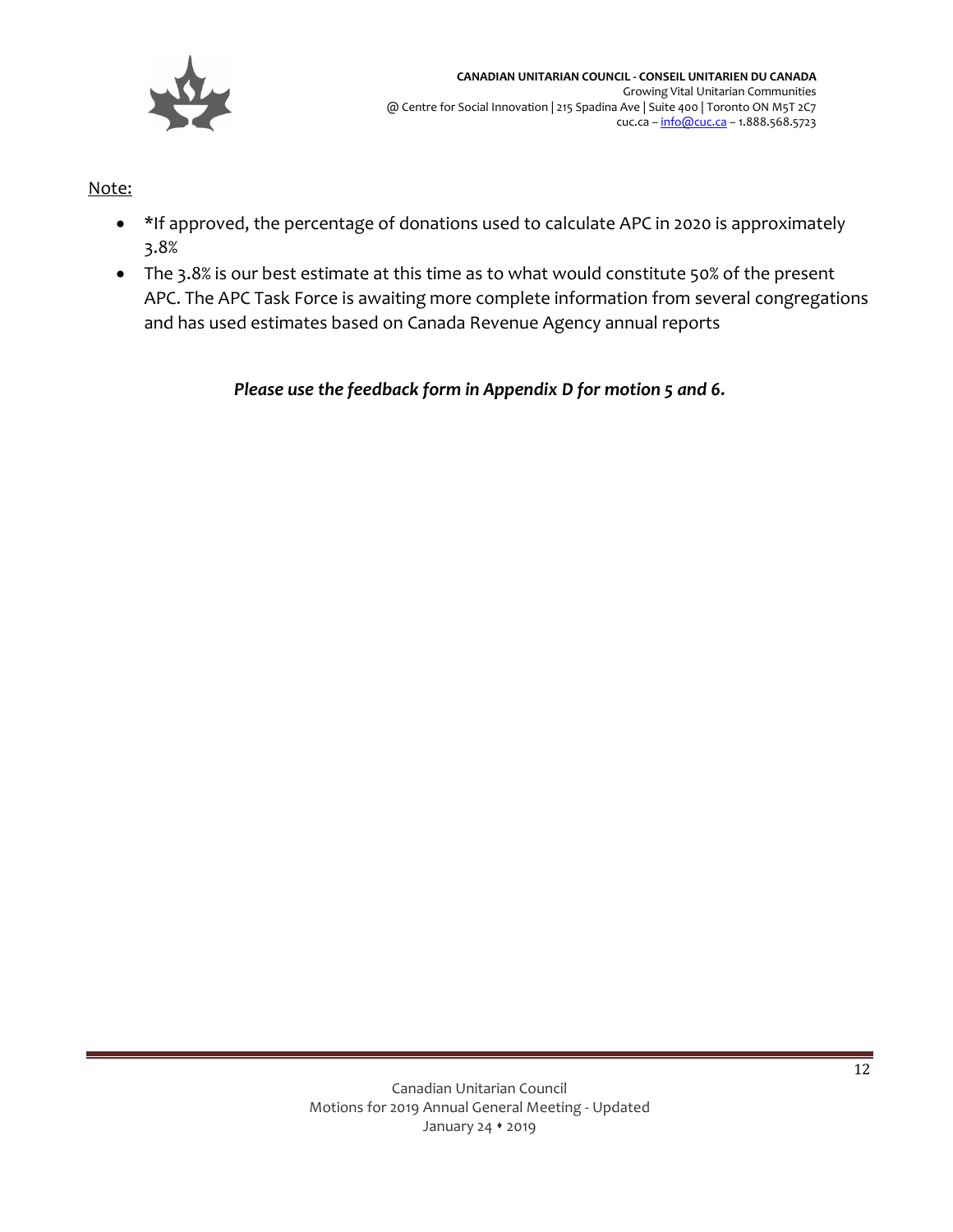

#### **APPENDIX A**

#### **Action Plan for Study Resolution on an 8 th Principle**

<span id="page-12-0"></span>We, Rev. Julie Stoneberg and Beverly Horton, propose the following actions to support the implementation of our resolution, if approved by delegates at the Annual General Meeting:

| <b>PROPOSED ACTION</b>                                                                                              | <b>DETAILS</b>                                                                 | <b>WHO IS</b><br><b>RESPONSIBLE</b> | <b>SUGGESTED</b><br><b>COMPLETION</b>  |
|---------------------------------------------------------------------------------------------------------------------|--------------------------------------------------------------------------------|-------------------------------------|----------------------------------------|
|                                                                                                                     |                                                                                |                                     | <b>DATE</b>                            |
| For Proposers of resolution                                                                                         |                                                                                |                                     |                                        |
| 1. Form study group in<br>consultation with the<br>CUC Board, CUC staff<br>and UUMOC                                | 5-7 members who<br>represent diverse<br>aspects of the<br><b>CUC</b> community |                                     | June 15, 2019                          |
| 2. Maintain primary<br>responsibility for<br>communication with CUC<br>Board, Staff,<br>Congregations,<br>and UUMOC |                                                                                |                                     | Continuous                             |
| 3. Establish a clear mandate<br>for the study group,<br>including time lines and<br>member roles and tasks          | See adopted<br>study resolution                                                |                                     | April 1, 2019                          |
| For CUC                                                                                                             |                                                                                |                                     |                                        |
| 1. Aid in communication as<br>necessary for CUC<br>congregations and<br>communities                                 | Enews and<br>website; and may<br>involve some<br>mailings to<br>congregations. | <b>CUC Staff</b>                    | As necessary                           |
| 2. Aid the study group in their<br>preparation of a<br>report/proposal for<br>the 2020 AGM                          |                                                                                | <b>CUC Staff</b>                    | As necessary;<br>by report<br>deadline |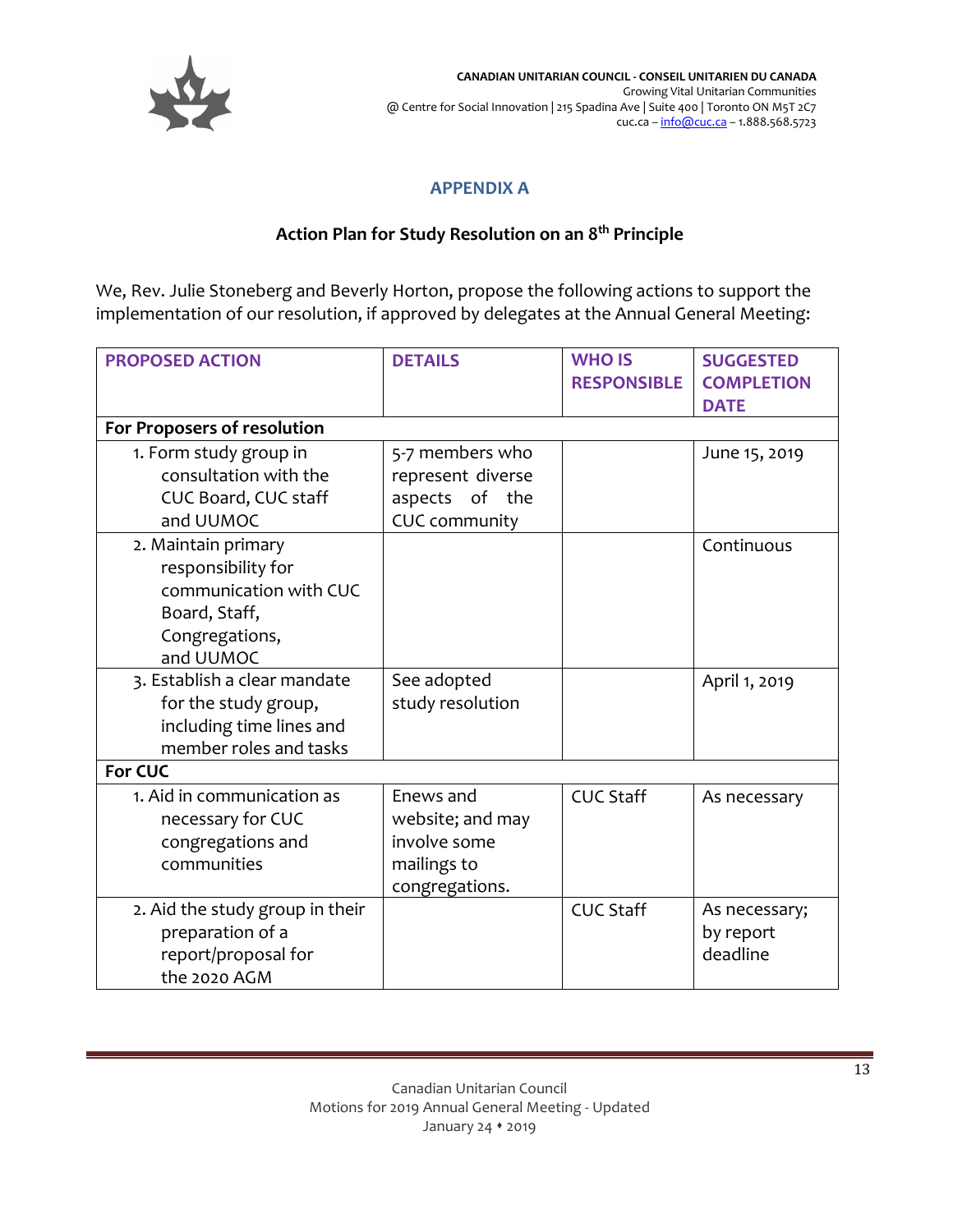

| <b>PROPOSED ACTION</b>                                                                                                             | <b>DETAILS</b>                                                                                                                      | <b>WHO IS</b><br><b>RESPONSIBLE</b> | <b>SUGGESTED</b><br><b>COMPLETION</b><br><b>DATE</b> |
|------------------------------------------------------------------------------------------------------------------------------------|-------------------------------------------------------------------------------------------------------------------------------------|-------------------------------------|------------------------------------------------------|
| 3. Engage with the Study<br>Group as they explore<br>the possibilities/process<br>for an<br>8 <sup>th</sup> principle to beadopted |                                                                                                                                     | <b>CUC Board</b><br>and Staff       | As needed                                            |
| 4. Supply a small budget for<br>printing/communication                                                                             | To be agreed upon<br>with Executive<br>Director                                                                                     | CUC                                 | To be<br>determined                                  |
| <b>For Study Group</b>                                                                                                             |                                                                                                                                     |                                     |                                                      |
| 1. Research possible methods<br>and processes for<br>changing<br>or amending the<br><b>CUC</b> principles                          | Find out how this<br>is done in other<br>UU organizations                                                                           |                                     |                                                      |
| 2. Consult with the CUC Board<br>about how to establish a<br>process for changing the<br>principles                                |                                                                                                                                     | With<br>CUC<br>Board                |                                                      |
| 3. Educate themselves<br>through study and<br>research about racism and<br>other oppressions in the<br>Canadian context.           | The intention here<br>is to give<br>background for the<br>express wording of<br>a proposed 8 <sup>th</sup><br>principle for the CUC |                                     |                                                      |
| 4. Draft an 8 <sup>th</sup> principle for the<br>CUC to consider                                                                   | Be in conversation<br>with those who<br>drafted the<br>proposed 8 <sup>th</sup><br>principle for the<br>UUA.                        |                                     | December 1,<br>2019?                                 |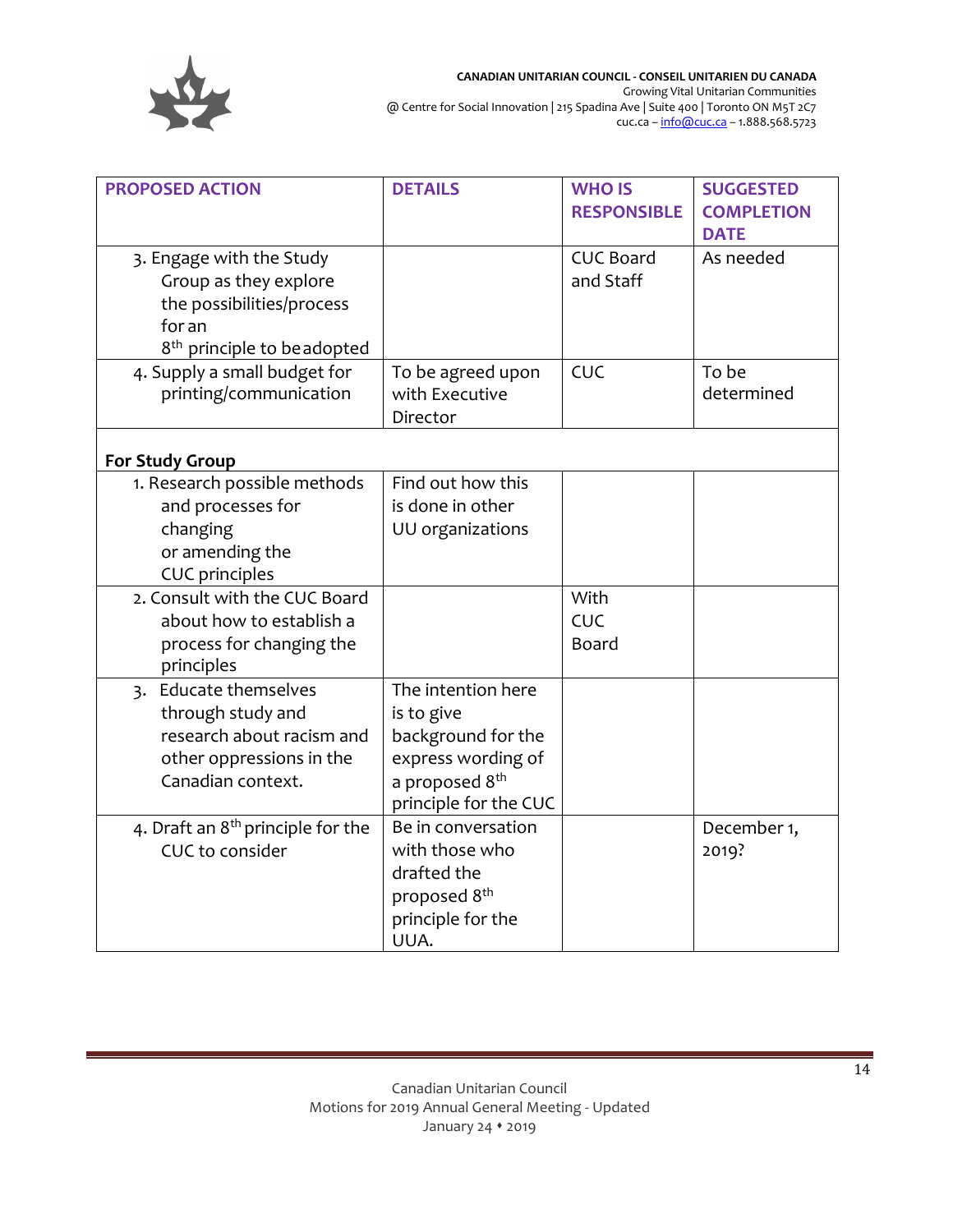

| <b>PROPOSED ACTION</b>                                                                                                                                                                                                                                        | <b>DETAILS</b>                                                                                                                                                                                  | <b>WHO IS</b><br><b>RESPONSIBLE</b> | <b>SUGGESTED</b><br><b>COMPLETION</b><br><b>DATE</b> |
|---------------------------------------------------------------------------------------------------------------------------------------------------------------------------------------------------------------------------------------------------------------|-------------------------------------------------------------------------------------------------------------------------------------------------------------------------------------------------|-------------------------------------|------------------------------------------------------|
| 5. Prepare a report and/or<br>resolution to be presented<br>to the CUC at the 2020<br>AGM. Report would<br>include a recommended<br>process for changing the<br>principles AND a process<br>for moving toward<br>adoption of an 8 <sup>th</sup><br>principle. | This will depend on<br>what is discovered<br>in the study group's<br>research and<br>learning. It may be a<br>report, or it may be<br>a resolution to<br>adopt an 8 <sup>th</sup><br>principle. |                                     | December 15,<br>2019                                 |
| <b>For Member Congregations</b>                                                                                                                                                                                                                               |                                                                                                                                                                                                 |                                     |                                                      |
| 1. To receive and disseminate<br>information and reports<br>about the proposed 8th                                                                                                                                                                            | May include<br>study materials<br>and/or                                                                                                                                                        |                                     | As needed                                            |
| principle to their<br>membership                                                                                                                                                                                                                              | worship service<br>suggestions                                                                                                                                                                  |                                     |                                                      |
| 2. To ensure that their<br>delegates to the 2020<br>AGM are informed                                                                                                                                                                                          | Delegates to come<br>to AGM in 2020 with<br>some feedback/<br>input from their<br>congregations                                                                                                 |                                     | May 1, 2020                                          |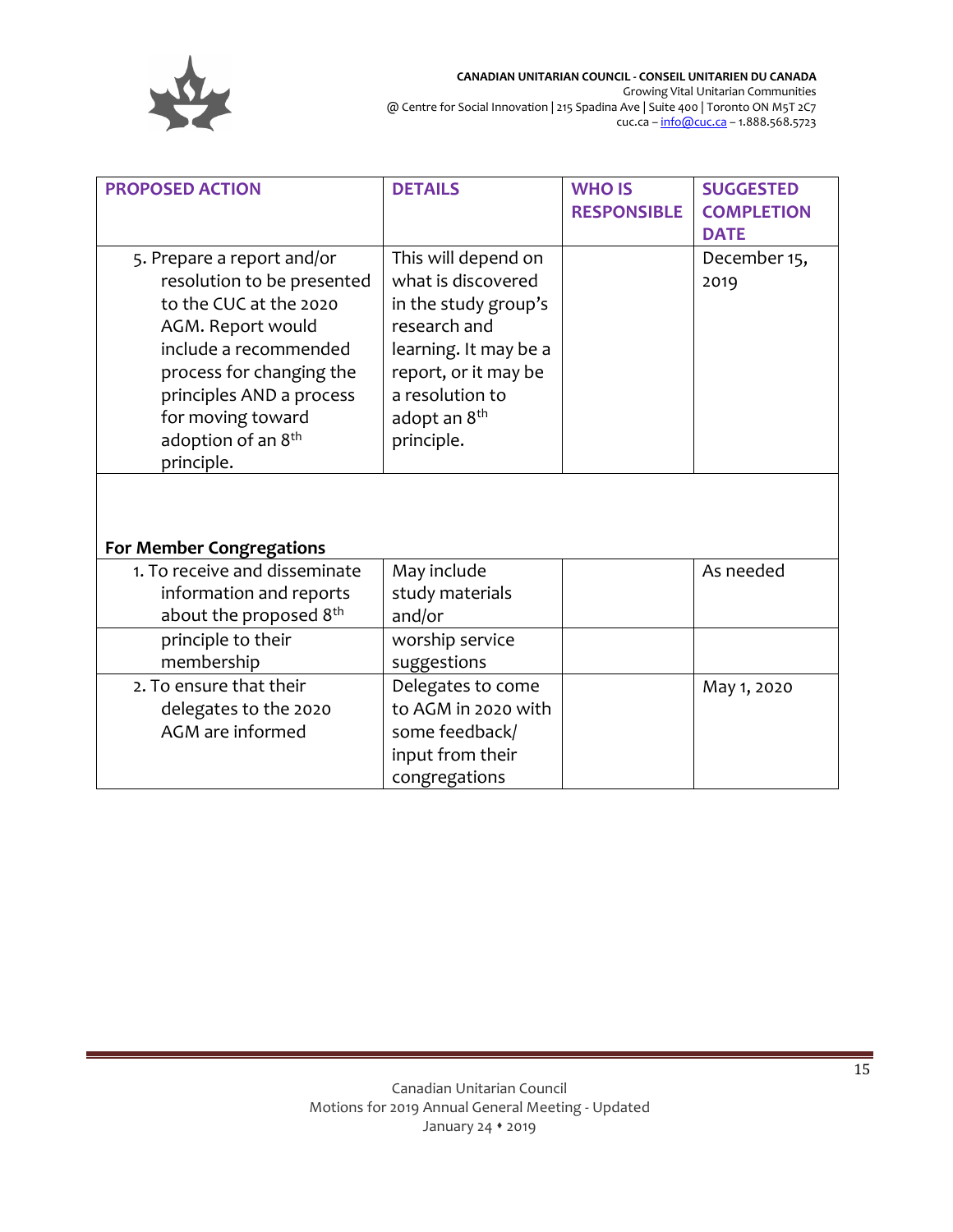

#### **APPENDIX B**

#### **Unitarian Universalist Association Proposed 8 th Principle**

<span id="page-15-0"></span>Black Lives of Unitarian Universalism (BLUU), an organizing collective dedicated to expanding the power and capacity of Black UUs within our faith, advocate the adoption of an 8<sup>th</sup> principle, which is being considered by the Unitarian Universalist Association (UUA):

"We, the member congregations of the Unitarian Universalist Association, covenant to affirm and promote: journeying toward spiritual wholeness by working to build a diverse multicultural Beloved Community by our actions that accountably dismantle racism and other oppressions in ourselves and our institutions."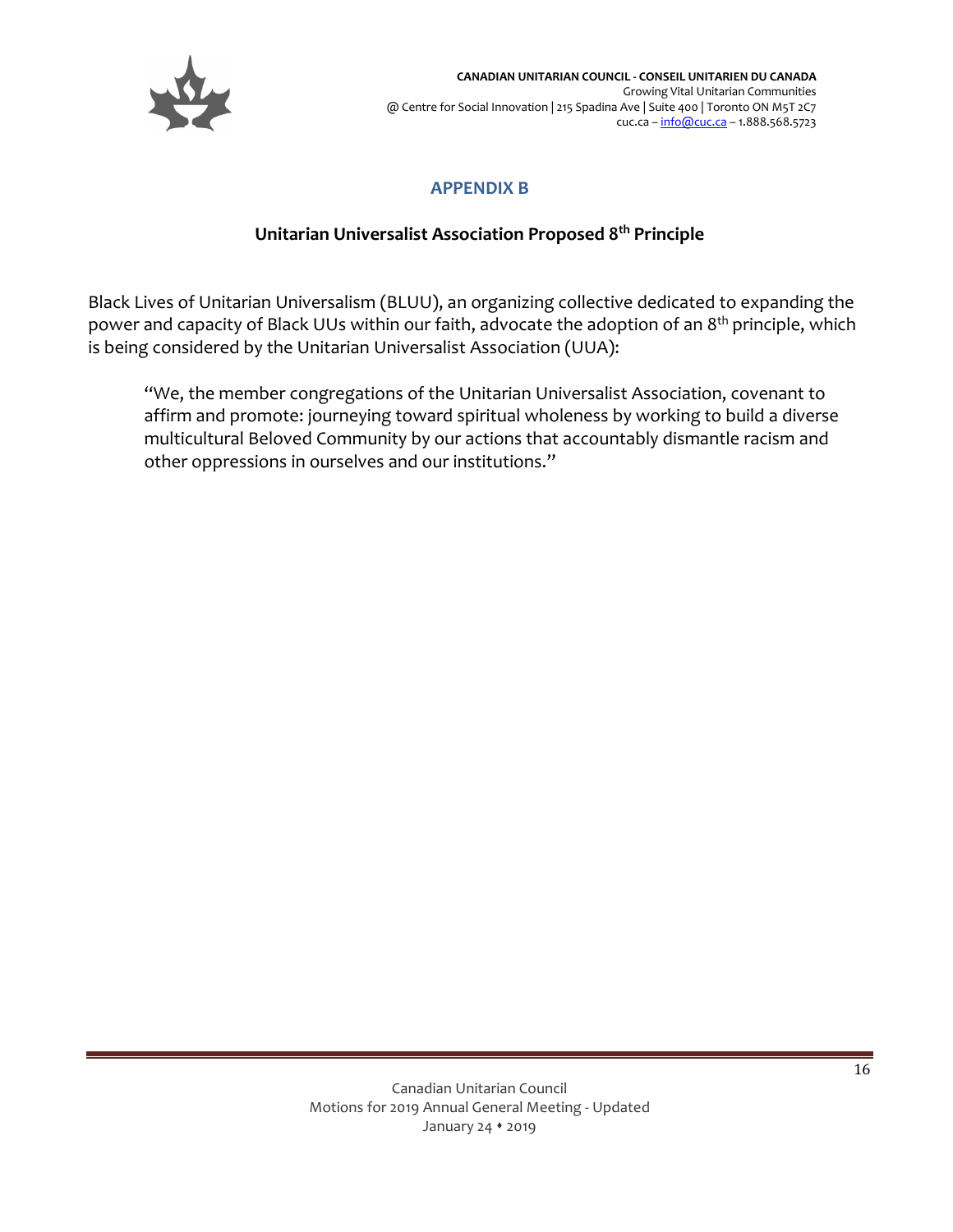

#### **APPENDIX C**

#### **SAMPLE CALCULATION FOR NEW APC METHOD**

<span id="page-16-0"></span>A. The following example illustrates the calculation for a fictitious congregation with 183 adult members and 6 youth members:

| <b>Current Fair Share</b> | 183 adults x \$101.60      | \$18,593.00 |
|---------------------------|----------------------------|-------------|
|                           | 6 young adults $x$ \$35.00 | \$210.00    |
| <b>TOTAL FAIR SHARE</b>   | <b>CURRENT METHOD</b>      | \$18,803.00 |

B. Receipted and non-receipted donations: intended for general or operations fund, whether received from members, visitors or friends. Proposed Fair Share Calculation (half of the "fair share" amount) plus 3.8% of donations to general fund:

| Half of Fair Share | 183 adults x \$50.80       | \$9,296.40  |
|--------------------|----------------------------|-------------|
|                    | 6 young adults $x$ \$17.50 | \$105.00    |
| Calculation        | \$264,847.00 x 3.8%        | \$10,064.19 |
| <b>TOTAL APC</b>   |                            | \$19,465.59 |

- C. The calculation of the total donation income would be averaged from the previous three years of donations (deducting out funds that are exempted). The remaining donation amount would be multiplied by 3.8%.
- D. The 3.8% amount has been used in the example to keep the same total APC income for 2019 as the existing calculation. The average donation amount is multiplied by 3.8% to generate the same amount of income from the donations calculation as we get from half of the membershipbased number.

The total calculation is:

#### **(members x current price per member / 2) + (donations x 3.8%) = amount to CUC**

- E. Donation types to be used for the calculation:
	- a. Receipted donations intended for general or operations fund, whether received from members, visitors or friends.
	- b. Non-Receipted donations (plate collection) that go to the general fund.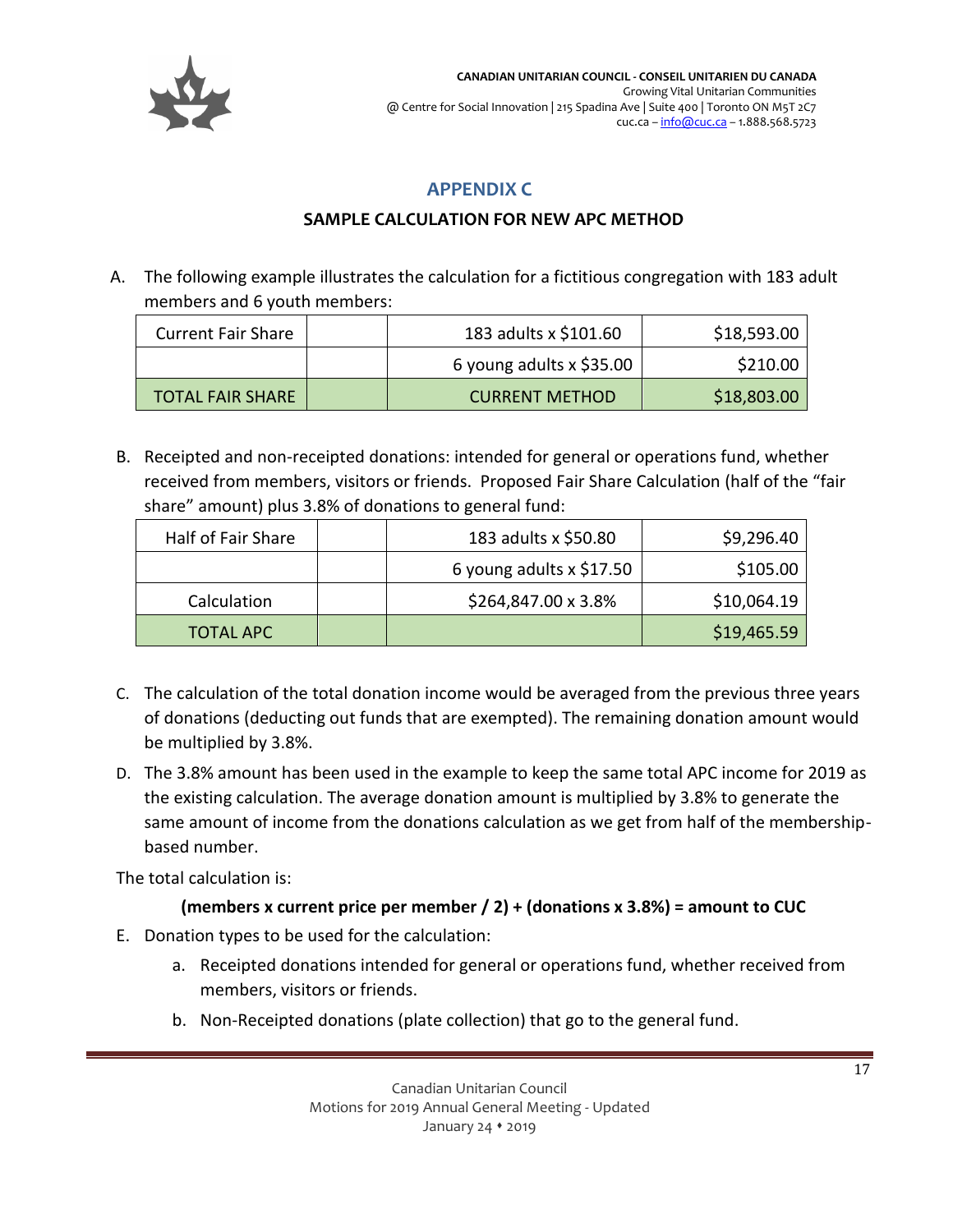

- F. Donation types to exclude from the calculation:
	- a. Donations which are passed on to qualified donees (other charities), revolving funds such as food bank funds, restricted endowment funds or donations used for refugee funds.
- G. Donation calculation (sample) for a congregation with a December 31 year-end.

| December 31, 2016 \$260,577 |           |
|-----------------------------|-----------|
| December 31, 2017 \$265,381 |           |
| December 31, 2018 \$268,583 |           |
| TOTAL                       | \$794,541 |
| AVERAGE                     | \$264,847 |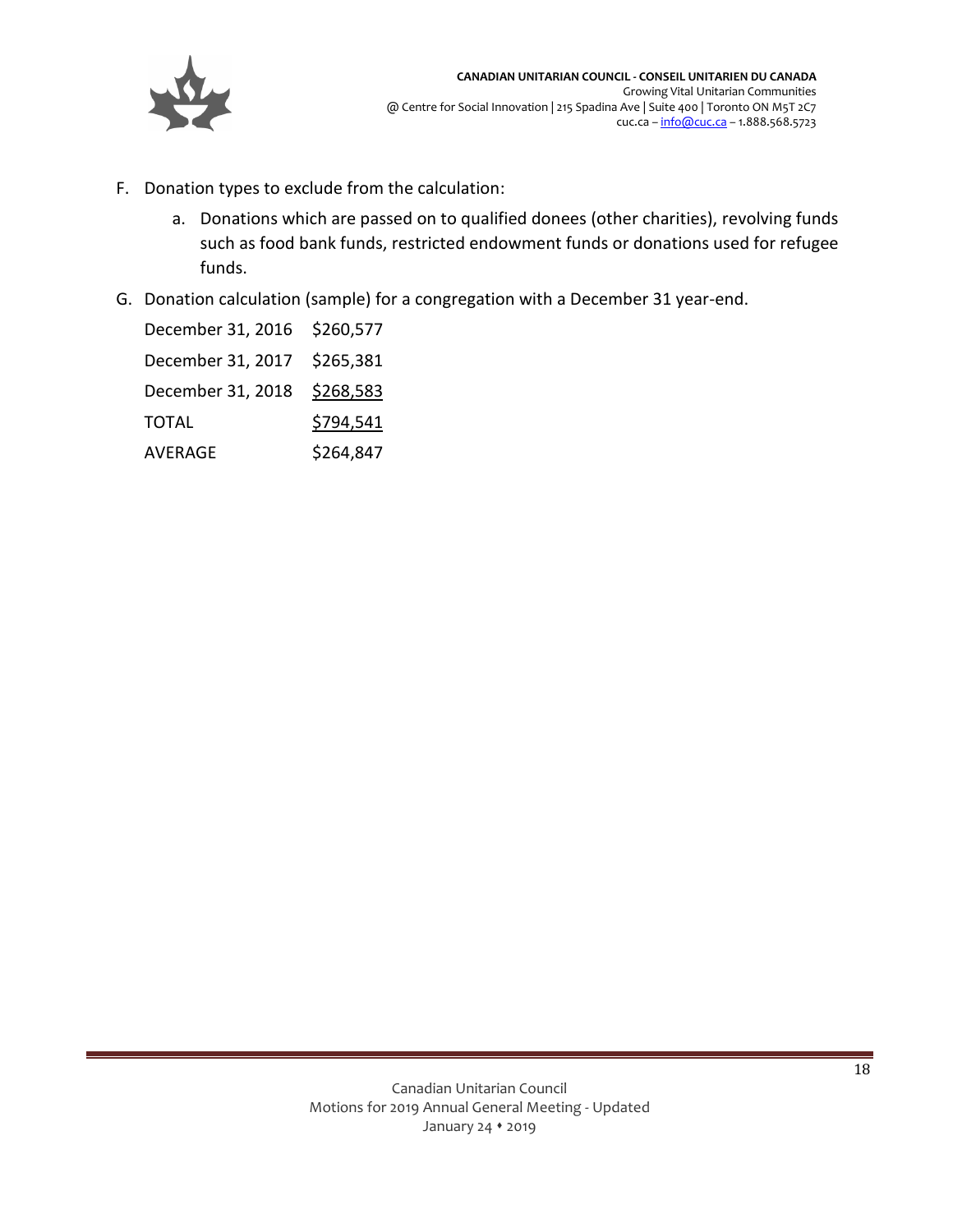

## **APPENDIX D**

## **RESOLUTION FEEDBACK FORM FOR CONGREGATIONS - GENERAL**

<span id="page-18-0"></span>This form is designed for congregations to easily provide structured feedback to proponents of a resolution for a general meeting of the Canadian Unitarian Council. We invite you to respond to the following questions. Your responses, along with those from other congregations, will assist the proponent of the resolution in preparing a final version of the resolution for a vote at the upcoming Annual General Meeting (AGM). Please submit your feedback by **February 28th** in order for your responses to be considered by the proponents.

The final version of the resolution will be circulated to all congregations by mid-March of each year so that your congregation can engage in further discussion about the resolution and decide how you may wish to instruct your delegates to vote on the resolution at the AGM.

If there is more than one resolution being proposed at the AGM, please use a separate form for each resolution. For more information or support, please contact the Resolutions Advisory Committee at [resolutions@cuc.ca](mailto:resolutions@cuc.ca)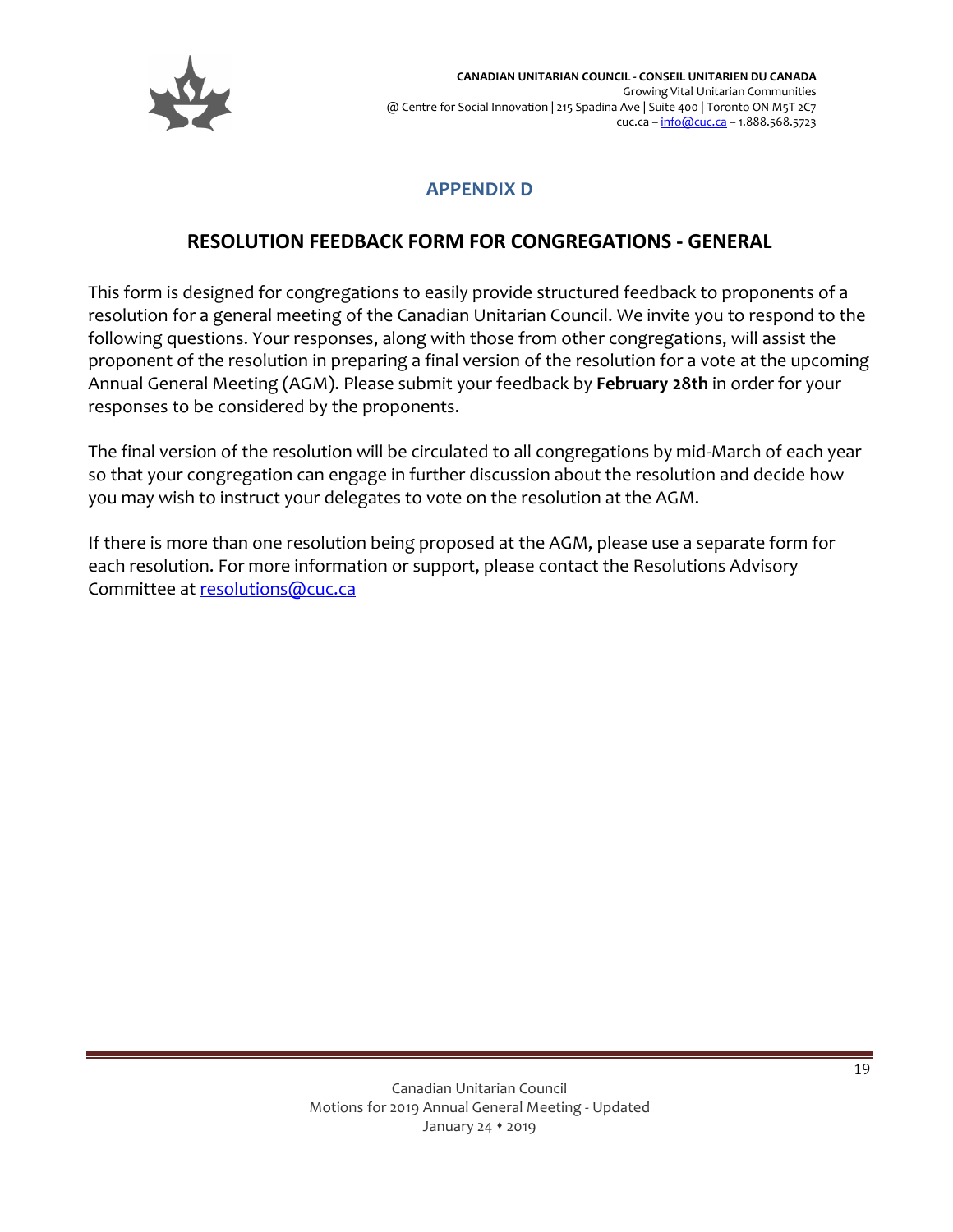

**CANADIAN UNITARIAN COUNCIL - CONSEIL UNITARIEN DU CANADA** Growing Vital Unitarian Communities @ Centre for Social Innovation | 215 Spadina Ave | Suite 400 | Toronto ON M5T 2C7 cuc.ca – <u>[info@cuc.ca](mailto:info@cuc.ca)</u> – 1.888.568.5723

| <b>YOUR CONGREGATION</b>                                                                                                               |                                                                                                                                                         |
|----------------------------------------------------------------------------------------------------------------------------------------|---------------------------------------------------------------------------------------------------------------------------------------------------------|
| Congregational<br><b>Contacts</b>                                                                                                      | Name of contact(s):                                                                                                                                     |
|                                                                                                                                        | Email address(es):                                                                                                                                      |
|                                                                                                                                        | Phone number(s):                                                                                                                                        |
| <b>Name of Resolution:</b>                                                                                                             |                                                                                                                                                         |
| Is the proposed resolution<br>relevant and timely?                                                                                     | $[$ $]$ Yes $[$ $]$ No<br>Comments:                                                                                                                     |
| Does it address an issue<br>that is important or<br>significant for our national<br>UU community?                                      | [] Yes [] No<br>Comments:                                                                                                                               |
| Does the resolution<br>address or connect to one<br>or more of the CUC<br>principles?                                                  | $[$ $]$ Yes $[$ $]$ No<br>Comments:                                                                                                                     |
| Do you support the<br>principles underlying the<br>resolution?                                                                         | $[$ $]$ Yes $[$ $]$ No<br>Comments:                                                                                                                     |
| Does the resolution<br>propose appropriate,<br>reasonable and realistic<br>actions for the CUC,<br>member congregations<br>and others? | $[$ $]$ Yes $[$ $]$ No<br>What actions do you believe it proposes for your Congregation?<br>Is your Congregation interested or willing to get involved? |
| Is the wording of the<br>resolution clear and<br>concise?                                                                              | $[$ $]$ Yes $[$ $]$ No<br>Comments:                                                                                                                     |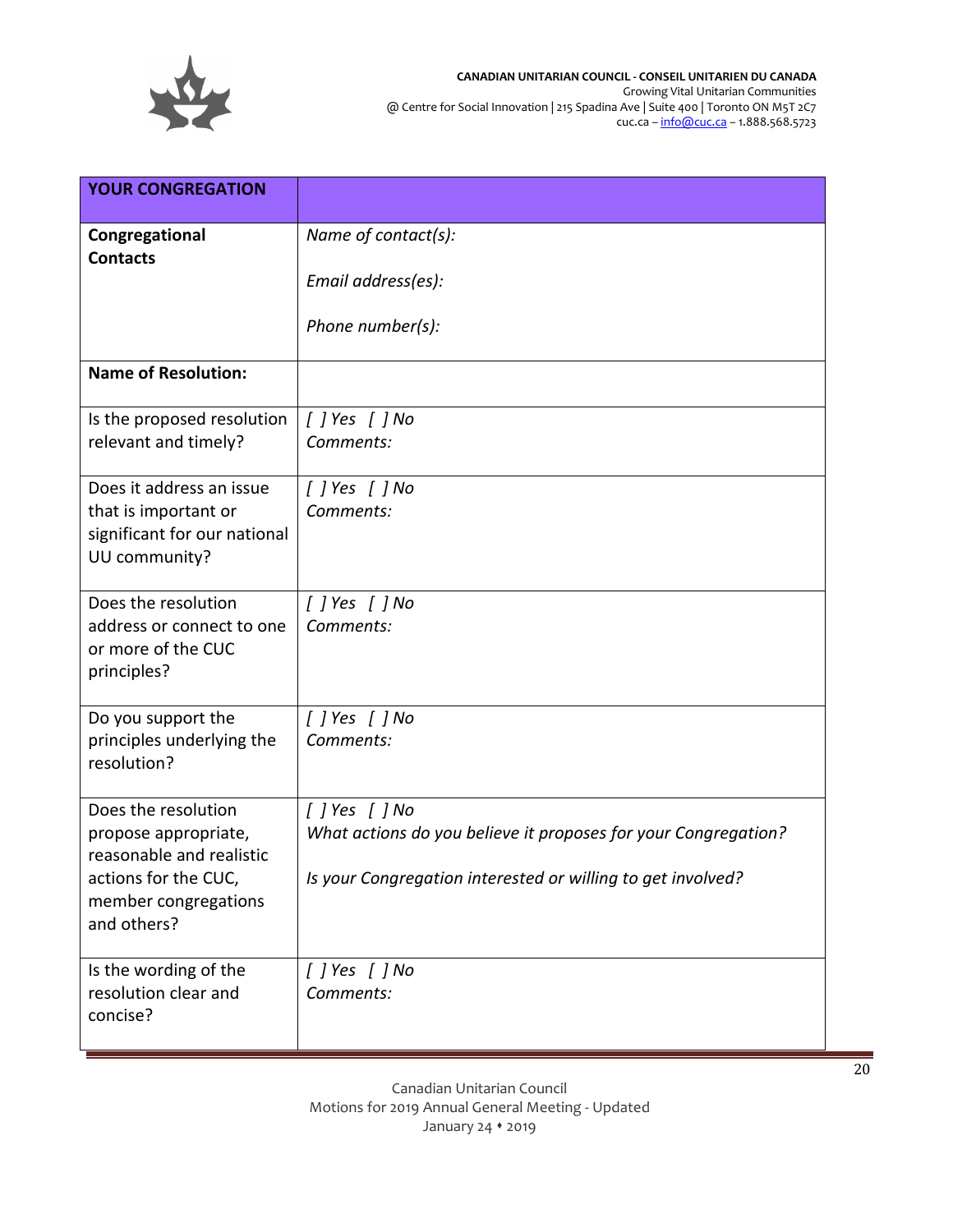

| <b>YOUR CONGREGATION</b>                                                   |                   |
|----------------------------------------------------------------------------|-------------------|
| Do you have specific<br>suggestions to improve or<br>amend the resolution? | Please elaborate: |
| Other comments:                                                            |                   |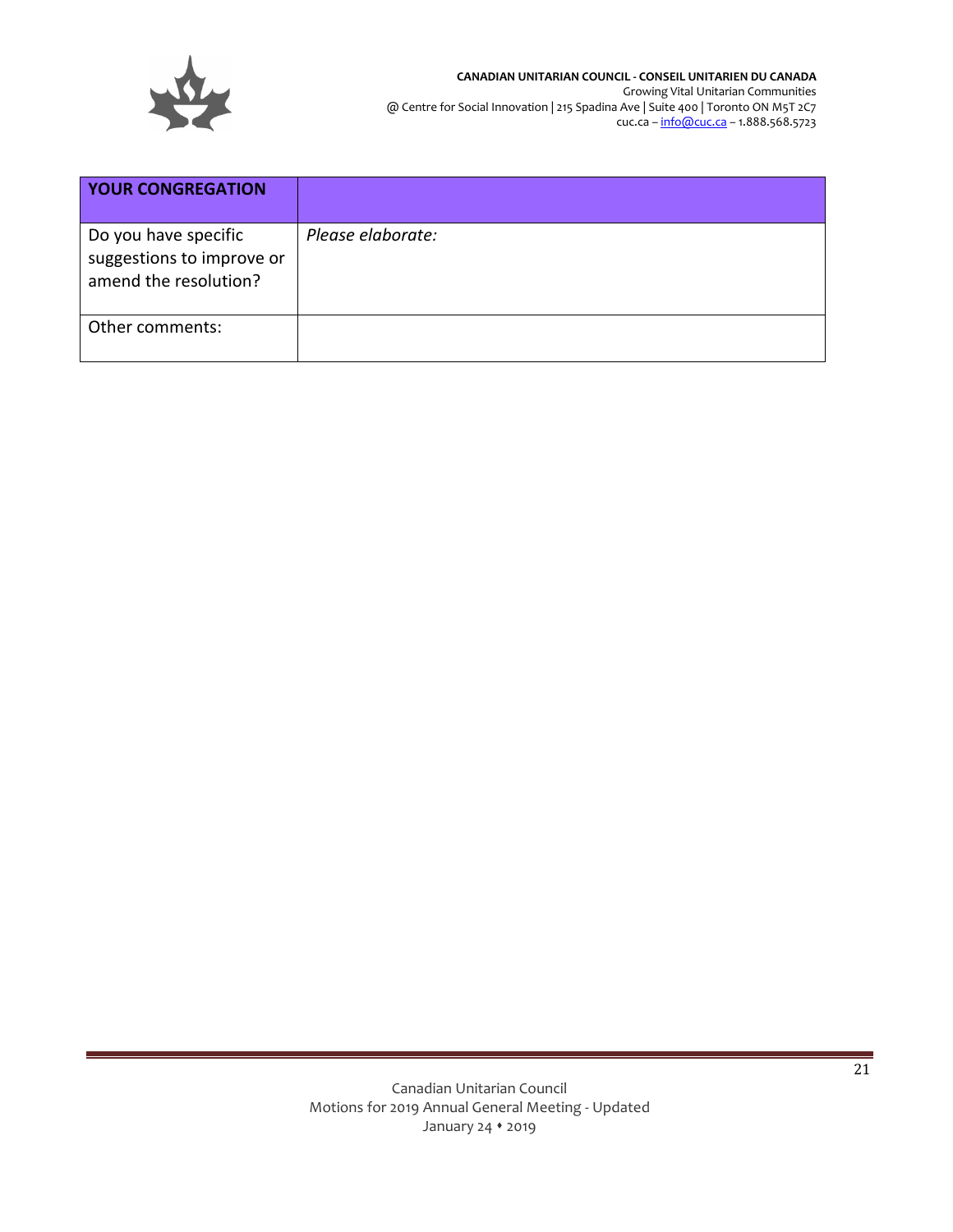

### **APPENDIX E**

## <span id="page-21-0"></span>**FEEDBACK FORM FOR PROPOSED MOTION ON CONSUMER PRICE INDEX INCREASE and ANNUAL PROGRAM CONTRIBUTION CALCULATION METHOD 2020**

This form is designed for congregations to specifically provide feedback on the annual consumer price index (CPI) increase to the APC, and the proposed method for calculation the Annual Program Contribution (APC) from congregations to the CUC. Please use a separate form for each of these motions.

We invite you to respond to the following questions. Your responses, along with those from other congregations, will assist the CUC Board in preparing a final version of the resolution for a vote at the upcoming Annual General Meeting (AGM) on May 11, 2019. Please submit your feedback by February 28th to [treasurer@cuc.ca](mailto:treasurer@cuc.ca) for your responses to be considered by the CUC Board.

The final version of the resolution will be circulated to all congregations by mid-March so that your congregation can engage in further discussion about the resolution and decide how you may wish to instruct your delegates to vote on the resolution at the AGM.